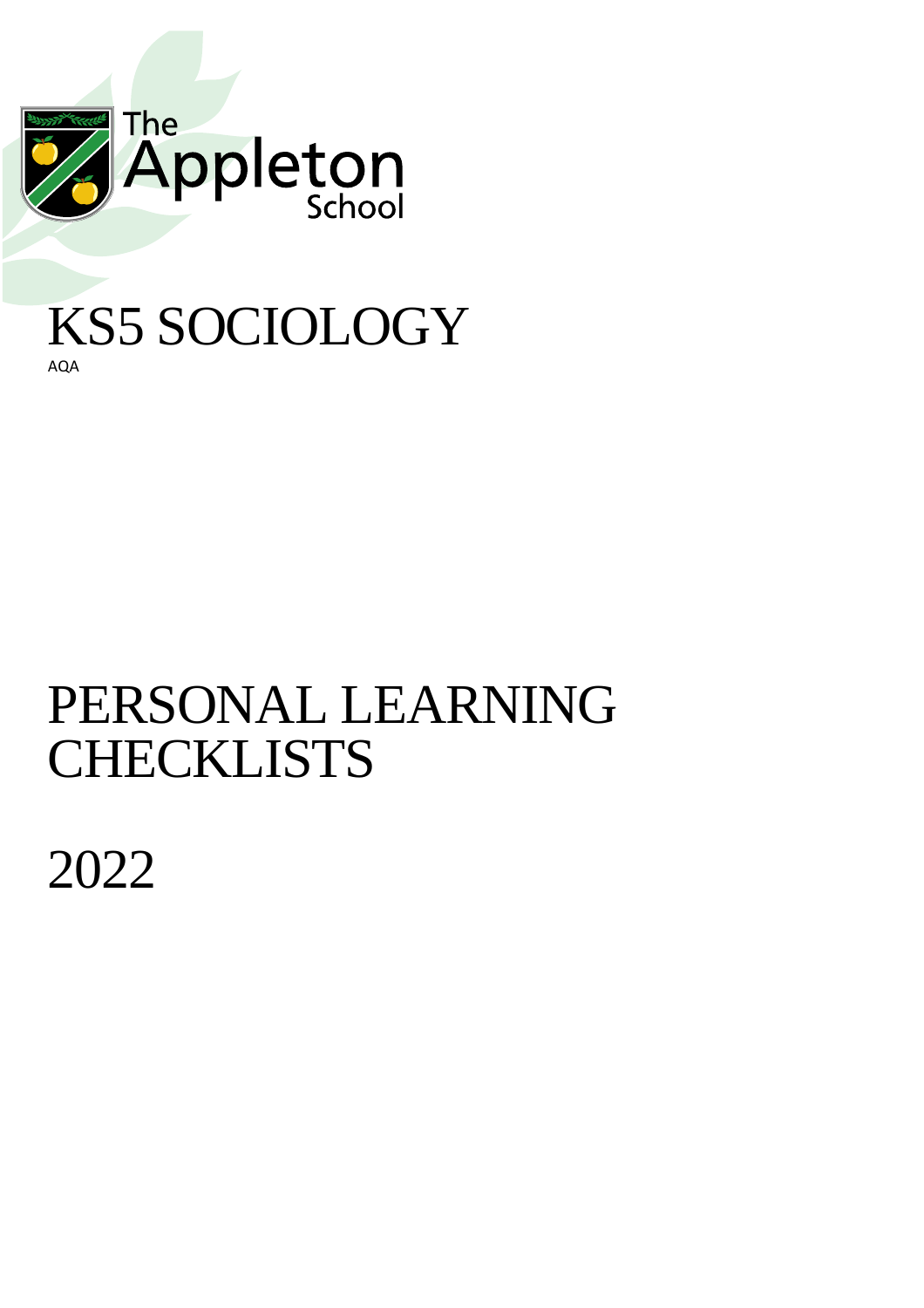## **Sociology**

RAG Rate each section in the first column

Red = Not at all confident – needs major revision focus, Amber = requires more revision until confident. Green  $=$  Confident.

Use remaining columns to colour code when you have revised and tested your knowledge and understanding over several weeks.

| Key Idea                             | <b>Key Knowledge to</b><br>understand | <b>RAG</b> |  |  |  |
|--------------------------------------|---------------------------------------|------------|--|--|--|
|                                      |                                       |            |  |  |  |
|                                      | <b>Paper 1: Education</b>             |            |  |  |  |
|                                      | Explaining class differences          |            |  |  |  |
| Class differences in                 | Cultura deprivation                   |            |  |  |  |
| achievement - external<br>factors    | Material deprivation                  |            |  |  |  |
|                                      | Cultural capital                      |            |  |  |  |
| Class differences in                 | Labelling                             |            |  |  |  |
| achievement - internal               | Streaming                             |            |  |  |  |
| factors                              | Pupils' class identities              |            |  |  |  |
|                                      | Evidence of ethnic<br>differences     |            |  |  |  |
|                                      | <b>External factors:</b>              |            |  |  |  |
|                                      | Cultural deprivation                  |            |  |  |  |
|                                      | Material deprivation                  |            |  |  |  |
|                                      | Racism in wider society               |            |  |  |  |
| Ethnic differences in<br>achievement | Internal factors:                     |            |  |  |  |
|                                      | Labelling                             |            |  |  |  |
|                                      | Pupil identities                      |            |  |  |  |
|                                      | Pupil responses and<br>subcultures    |            |  |  |  |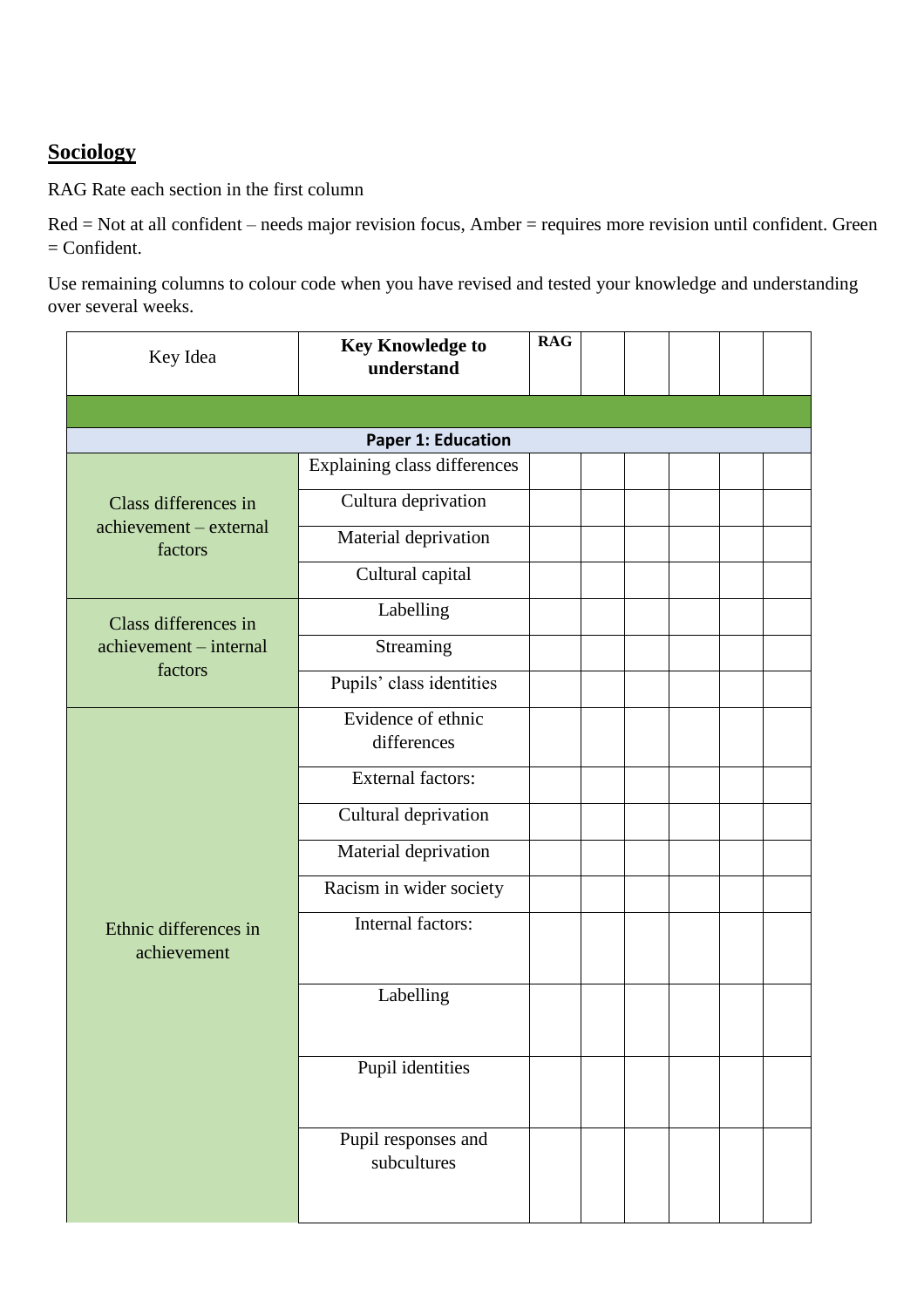|                                      | Institutional racism                         |  |  |  |
|--------------------------------------|----------------------------------------------|--|--|--|
|                                      | The gender gap                               |  |  |  |
|                                      | <b>External factors</b>                      |  |  |  |
|                                      | The impact of feminism                       |  |  |  |
|                                      | Changes in the family                        |  |  |  |
|                                      | Changes in women's<br>employment             |  |  |  |
|                                      | Girls' changing ambitions                    |  |  |  |
|                                      | Internal factors                             |  |  |  |
|                                      | Equal opportunities policies                 |  |  |  |
| Gender differences in<br>achievement | Positive role models in<br>schools           |  |  |  |
|                                      | <b>GCSE</b> and coursework                   |  |  |  |
|                                      | Teacher attention                            |  |  |  |
|                                      | Challenging stereotypes in<br>the curriculum |  |  |  |
|                                      | Selection and league tables                  |  |  |  |
|                                      | Identity and class                           |  |  |  |
|                                      | Boys and achievement                         |  |  |  |
|                                      | Subject choice                               |  |  |  |
|                                      | Pupils' sexual and gender<br>identities      |  |  |  |
|                                      | Functionalism                                |  |  |  |
| The role of education                | Neo-liberalism and the New<br>Right          |  |  |  |
|                                      | Marxism                                      |  |  |  |
| <b>Educational Policy</b>            | Educational policy before<br>1988            |  |  |  |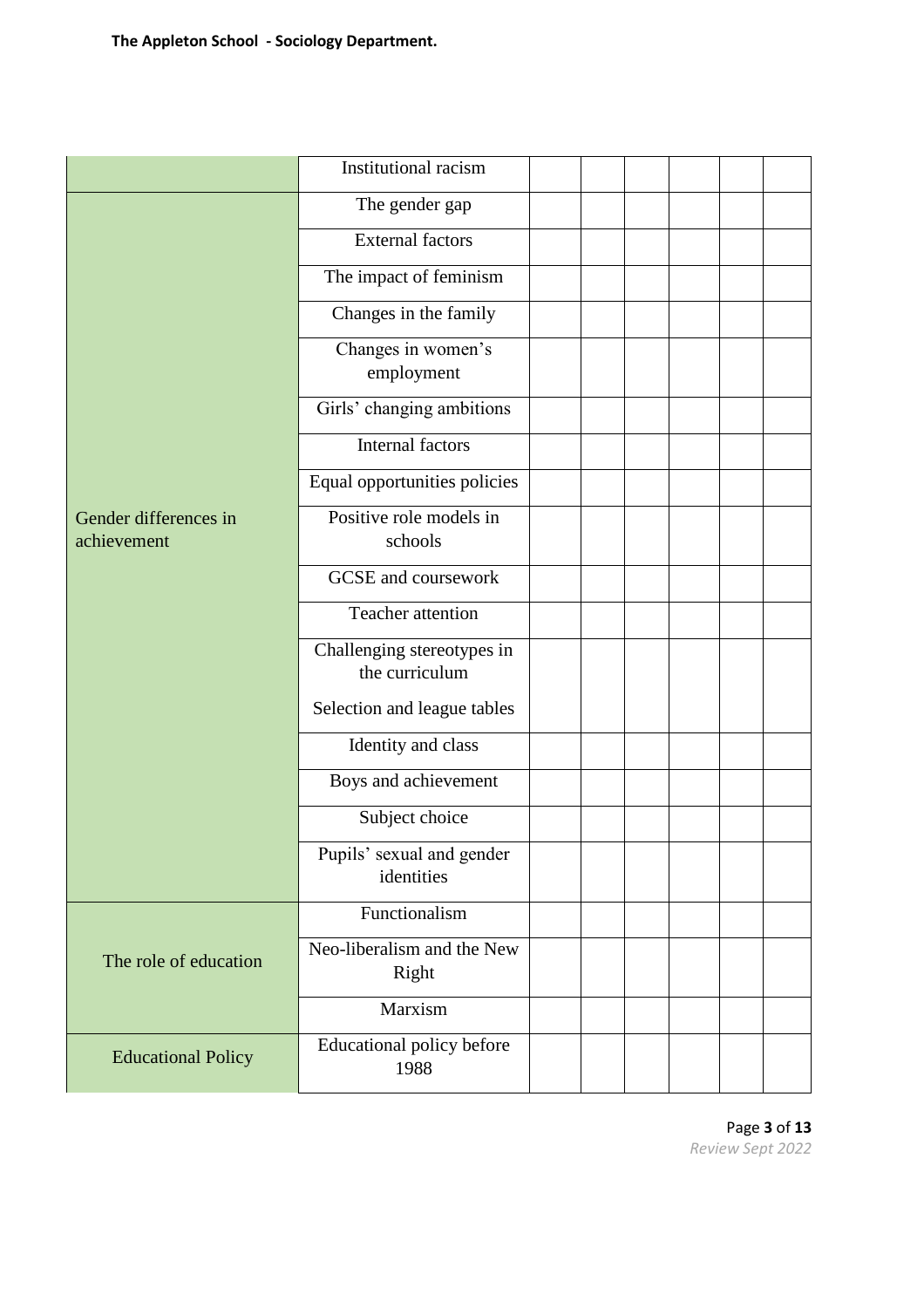|                         | Marketization                    |  |  |
|-------------------------|----------------------------------|--|--|
|                         |                                  |  |  |
|                         |                                  |  |  |
|                         | Coalition government             |  |  |
|                         | policies                         |  |  |
|                         |                                  |  |  |
|                         |                                  |  |  |
|                         | The privatisation of             |  |  |
|                         | education                        |  |  |
|                         | Papers 1 and 3: Research Methods |  |  |
|                         | Primary sources                  |  |  |
|                         |                                  |  |  |
|                         | Secondary sources                |  |  |
|                         | Quantitative data                |  |  |
|                         | Qualitative data                 |  |  |
|                         | Factors influencing choice       |  |  |
|                         | of methods                       |  |  |
|                         | <b>Practical issues</b>          |  |  |
|                         | <b>Ethical issues</b>            |  |  |
|                         |                                  |  |  |
| Choosing a research     | Theoretical issues               |  |  |
| method                  | Factors influencing choice       |  |  |
|                         | of topic                         |  |  |
|                         | The process of research          |  |  |
|                         | Aim                              |  |  |
|                         | Hypothesis                       |  |  |
|                         | Operationalising concepts        |  |  |
|                         |                                  |  |  |
|                         | Pilot studies                    |  |  |
|                         | Samples                          |  |  |
|                         | Sampling techniques              |  |  |
| <b>Research Methods</b> |                                  |  |  |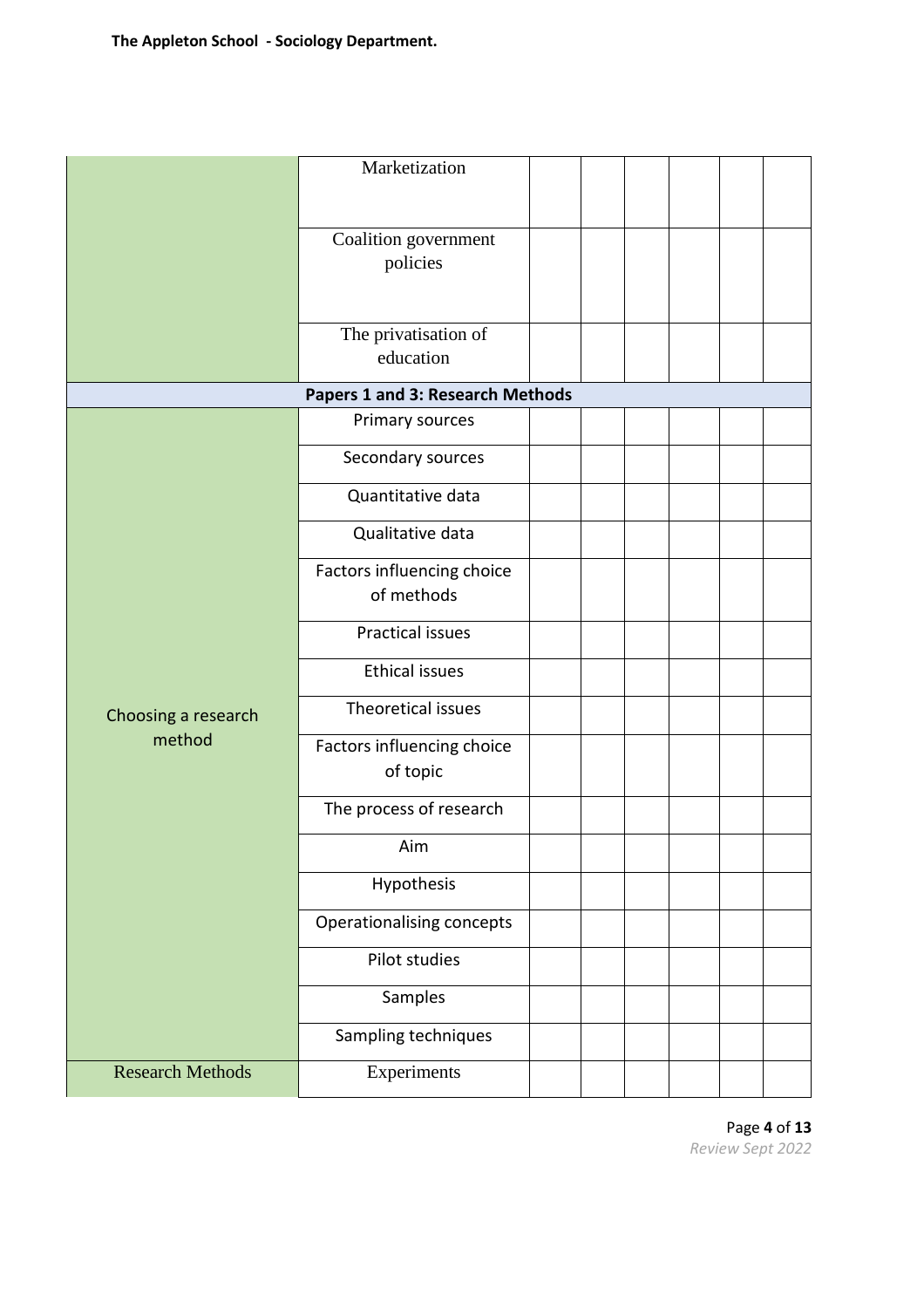|                        | Laboratory experiments                         |  |  |  |
|------------------------|------------------------------------------------|--|--|--|
|                        | Field experiments                              |  |  |  |
|                        | Questionnaires                                 |  |  |  |
|                        | Interviews:                                    |  |  |  |
|                        | Structured interviews                          |  |  |  |
|                        | Unstructured interviews                        |  |  |  |
|                        | Observations                                   |  |  |  |
|                        | Conducting a participant<br>observation study  |  |  |  |
|                        | Overt observation                              |  |  |  |
|                        | <b>Covert observations</b>                     |  |  |  |
|                        | Secondary sources                              |  |  |  |
|                        | <b>Official statistics</b>                     |  |  |  |
|                        | Documents                                      |  |  |  |
|                        | <b>Papers 1 and 3: Theories</b>                |  |  |  |
|                        | Positivism                                     |  |  |  |
|                        | Interpretivism                                 |  |  |  |
| Sociology and science  | Karl Popper                                    |  |  |  |
|                        | Kuhn                                           |  |  |  |
|                        | Realism, science and<br>sociology              |  |  |  |
|                        | Classical sociologists                         |  |  |  |
| Objectivity and values | Value freedom and<br>commitment                |  |  |  |
|                        | Society as a system                            |  |  |  |
| Functionalism          | Merton's internal critique<br>of functionalism |  |  |  |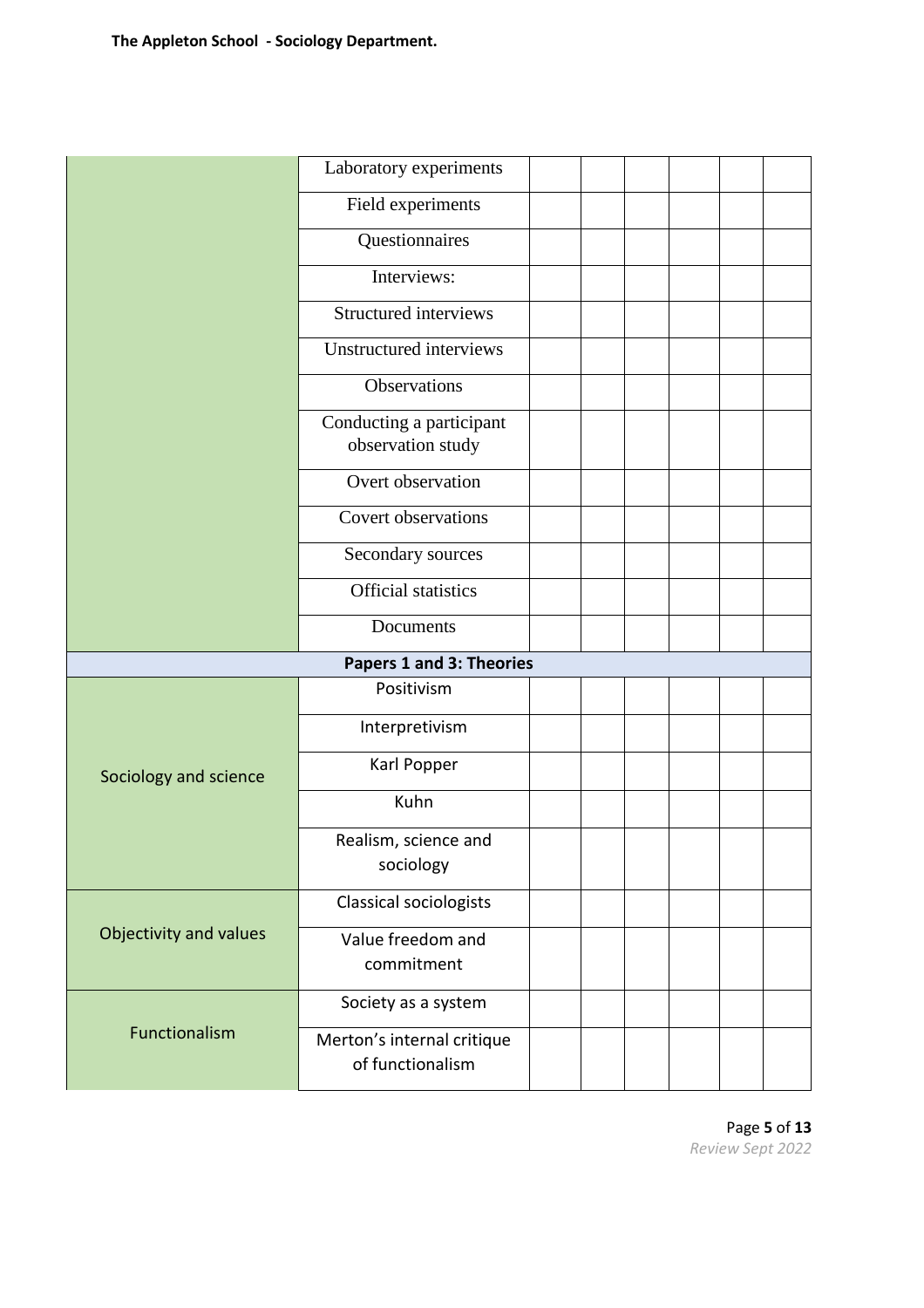|                             | External critiques of<br>functionalism |  |  |  |
|-----------------------------|----------------------------------------|--|--|--|
|                             | Marx                                   |  |  |  |
| Marxism                     | Gramsci                                |  |  |  |
|                             | Althusser                              |  |  |  |
|                             | Liberal or reformism<br>feminism       |  |  |  |
| Feminism                    | Radical feminism                       |  |  |  |
|                             | Marxist feminism                       |  |  |  |
|                             | Difference feminism                    |  |  |  |
|                             | Weber                                  |  |  |  |
| <b>Action theories</b>      | Symbolic interactionism                |  |  |  |
|                             | Phenomenology                          |  |  |  |
|                             | Ethnomethodology                       |  |  |  |
|                             | Structure and action                   |  |  |  |
|                             | Modernity                              |  |  |  |
| Globalisation, modernity    | Postmodernism                          |  |  |  |
| and postmodernity           | Theories of late modernity             |  |  |  |
|                             | Marxist theories of<br>postmodernity   |  |  |  |
|                             | Influence of sociology on<br>policy    |  |  |  |
|                             | Perspective on social policy           |  |  |  |
| Sociology and social policy | Functionalism                          |  |  |  |
|                             | Social democratic<br>perspective       |  |  |  |
|                             | Marxism                                |  |  |  |

Page **6** of **13** *Review Sept 2022*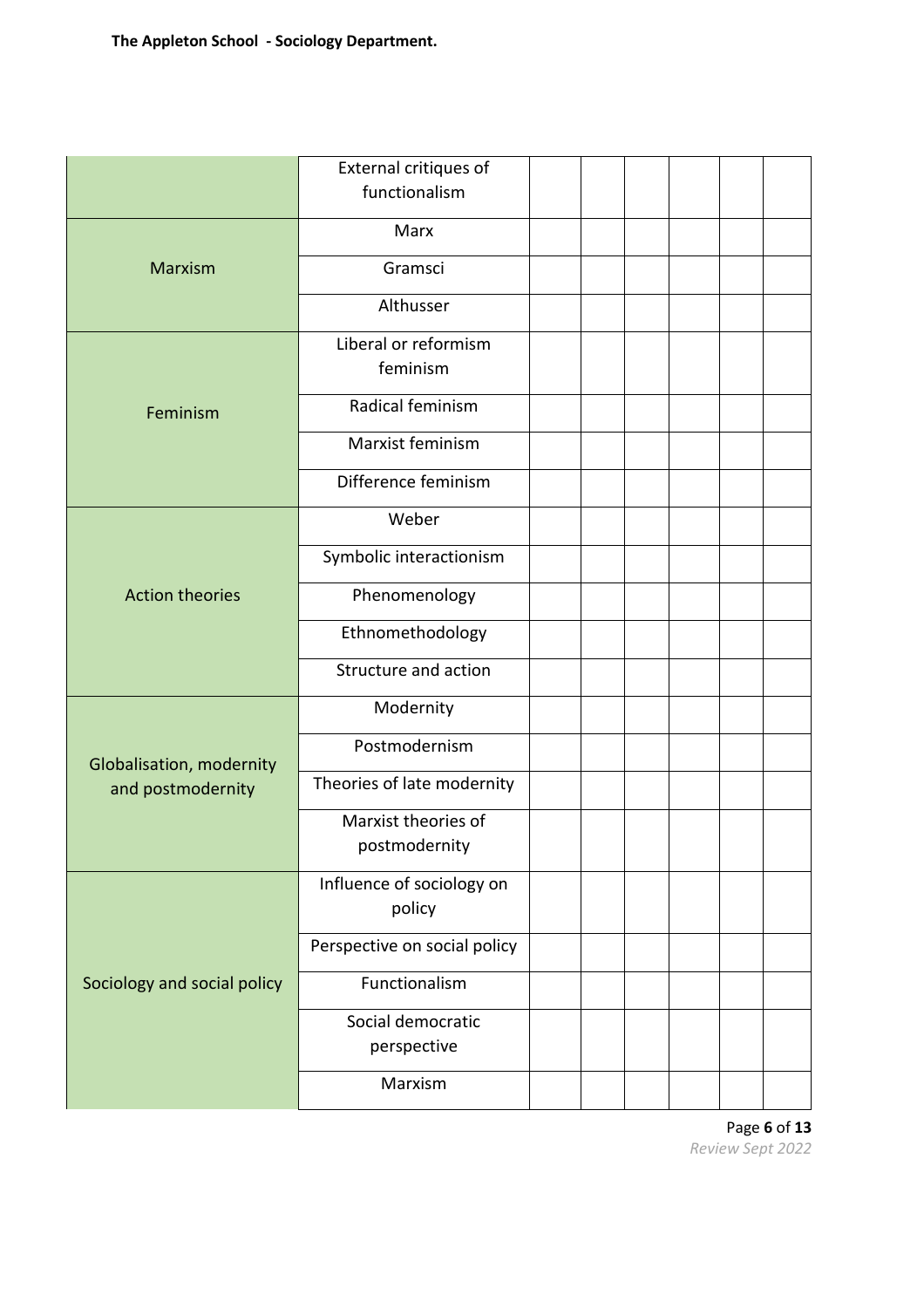|                            | Feminism                                 |  |  |  |
|----------------------------|------------------------------------------|--|--|--|
|                            | The New Right                            |  |  |  |
|                            | <b>Paper 2: Families and Households</b>  |  |  |  |
| Couples                    | The domestic division of<br>labour       |  |  |  |
|                            | Resources and decision<br>making         |  |  |  |
|                            | Domestic violence                        |  |  |  |
|                            | Childhood as a social<br>construct       |  |  |  |
| Childhood                  | The future of childhood                  |  |  |  |
|                            | Has the positive of children<br>improved |  |  |  |
|                            | Functionalism                            |  |  |  |
|                            | Marxism                                  |  |  |  |
| Theories of the family     | Feminism                                 |  |  |  |
|                            | The personal life<br>perspective         |  |  |  |
|                            | <b>Births</b>                            |  |  |  |
|                            | Deaths                                   |  |  |  |
| Demography                 | The ageing population                    |  |  |  |
|                            | Migration                                |  |  |  |
|                            | Globalisation and migration              |  |  |  |
|                            | Divorce                                  |  |  |  |
|                            | Marriage                                 |  |  |  |
| Changing family structures | Cohabitation                             |  |  |  |
|                            | Same sex relationships                   |  |  |  |
|                            | One person households                    |  |  |  |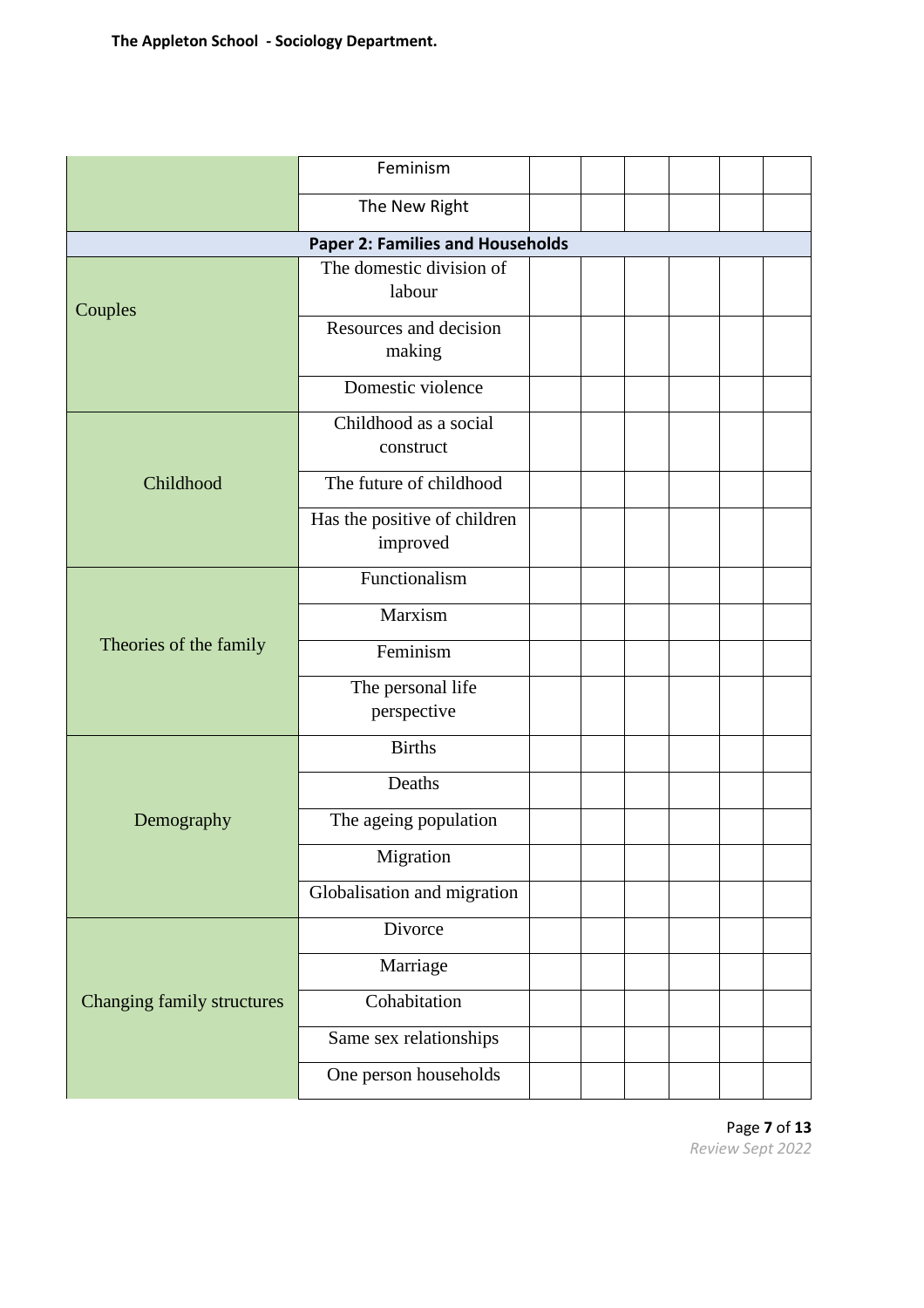|                            | Parents and children                     |  |  |
|----------------------------|------------------------------------------|--|--|
|                            | Lone parent families                     |  |  |
|                            | Step families                            |  |  |
|                            | Ethnic differences in family<br>patterns |  |  |
|                            | The extended family today                |  |  |
|                            | Modernism and the nuclear<br>family      |  |  |
| Family diversity           | Functionalism                            |  |  |
|                            | The New Right                            |  |  |
|                            | Chester                                  |  |  |
|                            | The Rapoports                            |  |  |
|                            | Postmodernism and family<br>diversity    |  |  |
|                            | <b>Stacey</b>                            |  |  |
|                            | The individualisation thesis             |  |  |
|                            | Giddens                                  |  |  |
|                            | <b>Beck</b>                              |  |  |
|                            | The personal life<br>perspective         |  |  |
|                            | The connectedness thesis                 |  |  |
|                            | Perspectives on social<br>policy         |  |  |
|                            | Functionalism                            |  |  |
| Families and social policy | Donzelot                                 |  |  |
|                            | The New Right                            |  |  |
|                            | Feminism                                 |  |  |
|                            | Gender regimes                           |  |  |

Page **8** of **13** *Review Sept 2022*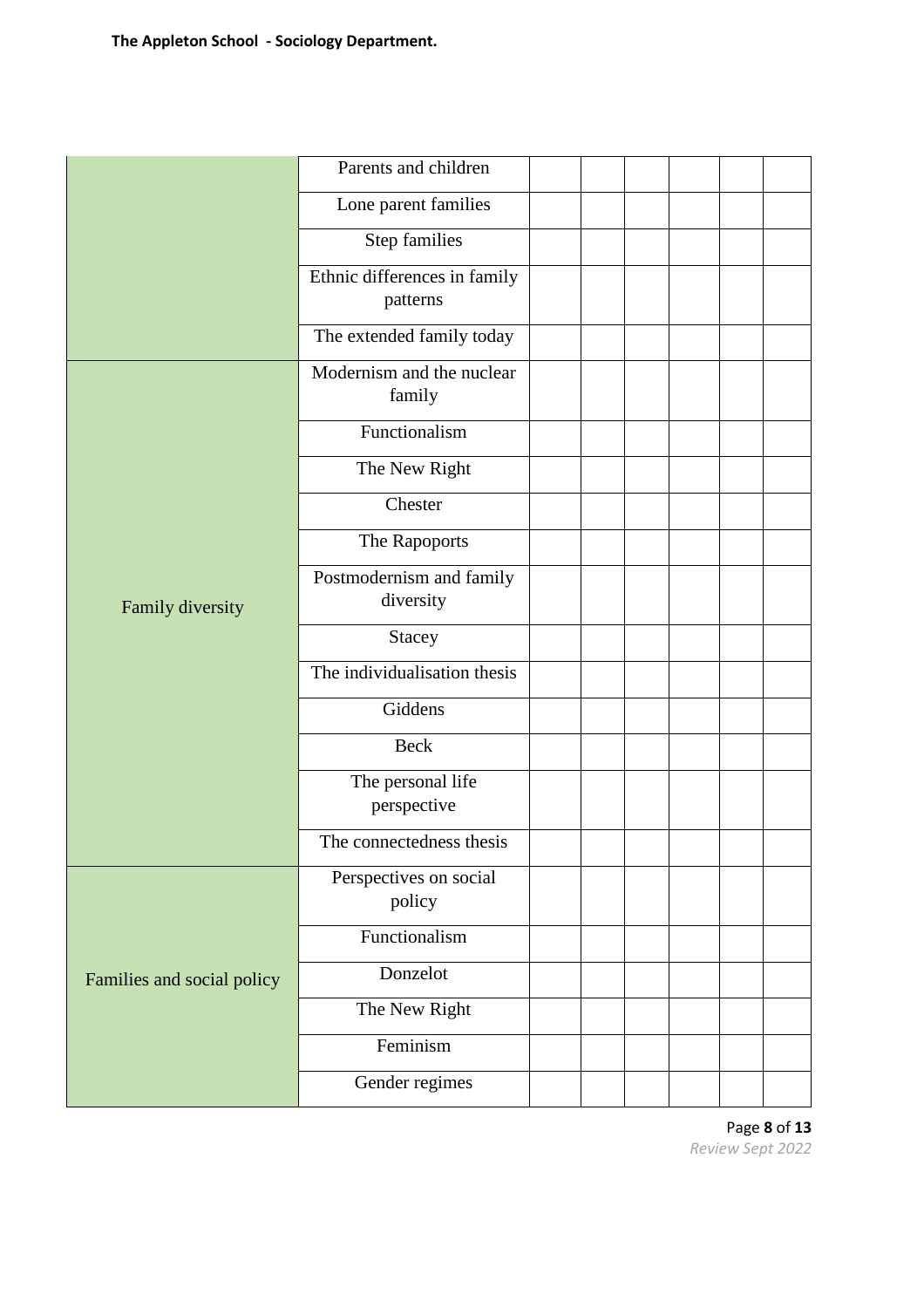|                            | <b>Paper 2: Beliefs in Society</b>       |  |  |  |
|----------------------------|------------------------------------------|--|--|--|
|                            | What is religion?                        |  |  |  |
| Theories of religion       | Functionalism                            |  |  |  |
|                            | Marxism                                  |  |  |  |
|                            | Feminism                                 |  |  |  |
|                            | Religion as a conservative<br>force      |  |  |  |
|                            | Weber: religion as a force<br>for change |  |  |  |
|                            | Calvinism                                |  |  |  |
|                            | Hinduism                                 |  |  |  |
|                            | Confucianism                             |  |  |  |
|                            | Religion and social protest              |  |  |  |
| Religion and social change | The American Civil Rights<br>Movement    |  |  |  |
|                            | The New Christian Right                  |  |  |  |
|                            | Marxism, religion and<br>change          |  |  |  |
|                            | <b>Bloch</b>                             |  |  |  |
|                            | Liberation theology                      |  |  |  |
|                            | Millenarian movements                    |  |  |  |
|                            | Gramsci                                  |  |  |  |
|                            | Secularisation in Britain                |  |  |  |
|                            | Explanations of<br>secularisation        |  |  |  |
| Secularisation             | Weber – rationalisation                  |  |  |  |
|                            | Structural differentiation               |  |  |  |
|                            | Social and cultural diversity            |  |  |  |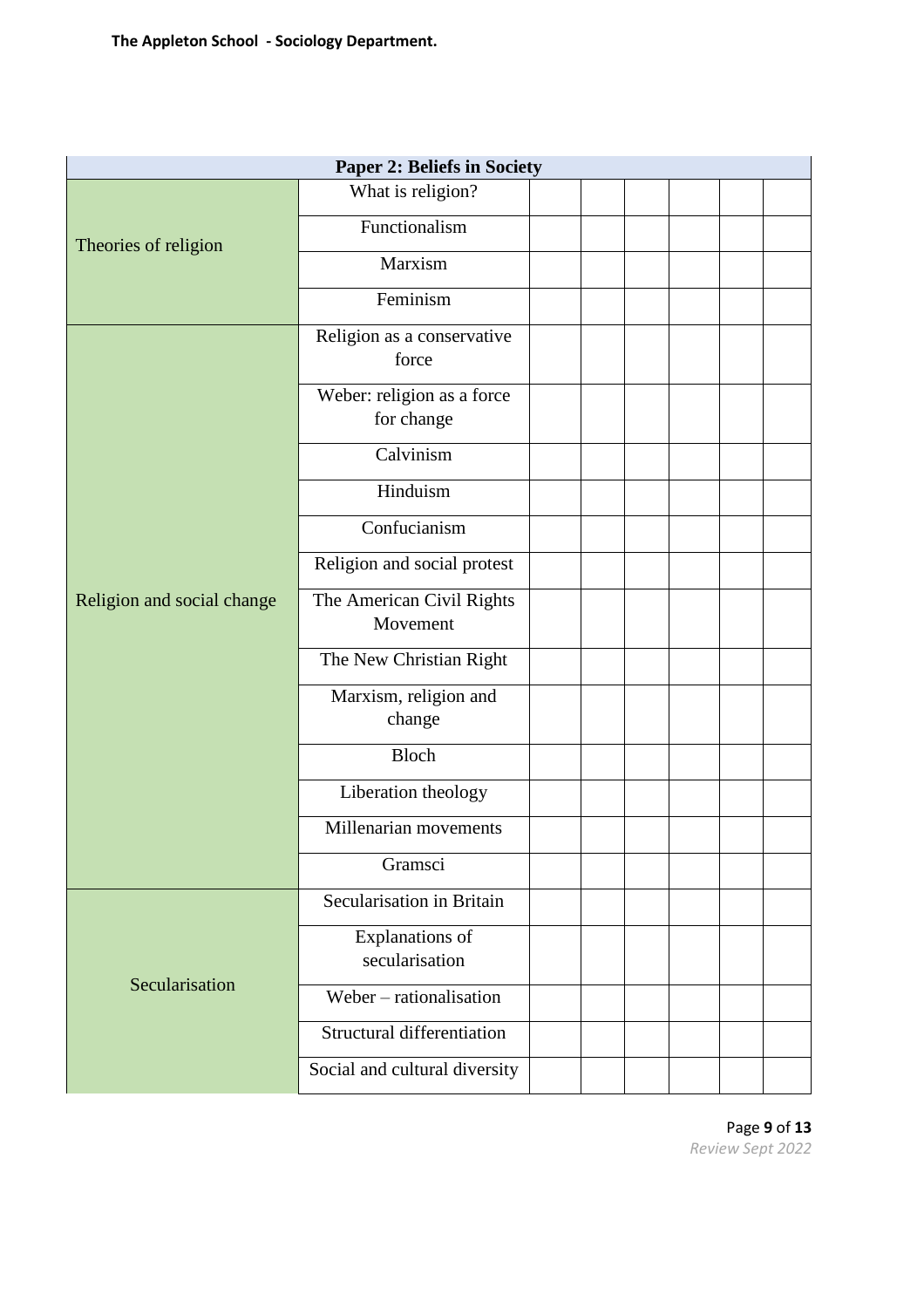|                                 | Religious diversity                             |  |  |
|---------------------------------|-------------------------------------------------|--|--|
|                                 | Cultural defence and                            |  |  |
|                                 | transition                                      |  |  |
|                                 | Secularisation in America                       |  |  |
|                                 | Declining church attendance                     |  |  |
|                                 | Secularisation from within                      |  |  |
|                                 | Religious diversity                             |  |  |
|                                 | New forms of religion                           |  |  |
|                                 | From obligation to<br>consumption               |  |  |
|                                 | Spiritual shopping                              |  |  |
| Religion, renewal and<br>choice | Postmodern religion                             |  |  |
|                                 | Religious market theory                         |  |  |
|                                 | An alternative view:                            |  |  |
|                                 | secularisation and security                     |  |  |
|                                 | Existential security theory                     |  |  |
|                                 | Religious fundamentalism                        |  |  |
| Religion in a global context    | Cultural defence                                |  |  |
|                                 | Religion and development                        |  |  |
|                                 | Types of religious<br>organisations             |  |  |
|                                 | Church                                          |  |  |
| Organisations, movements        | Sect                                            |  |  |
| and members                     | Denomination                                    |  |  |
|                                 | Cult                                            |  |  |
|                                 | New religious movements                         |  |  |
|                                 | Explaining the growth of<br>religious movements |  |  |
|                                 |                                                 |  |  |

Page **10** of **13** *Review Sept 2022*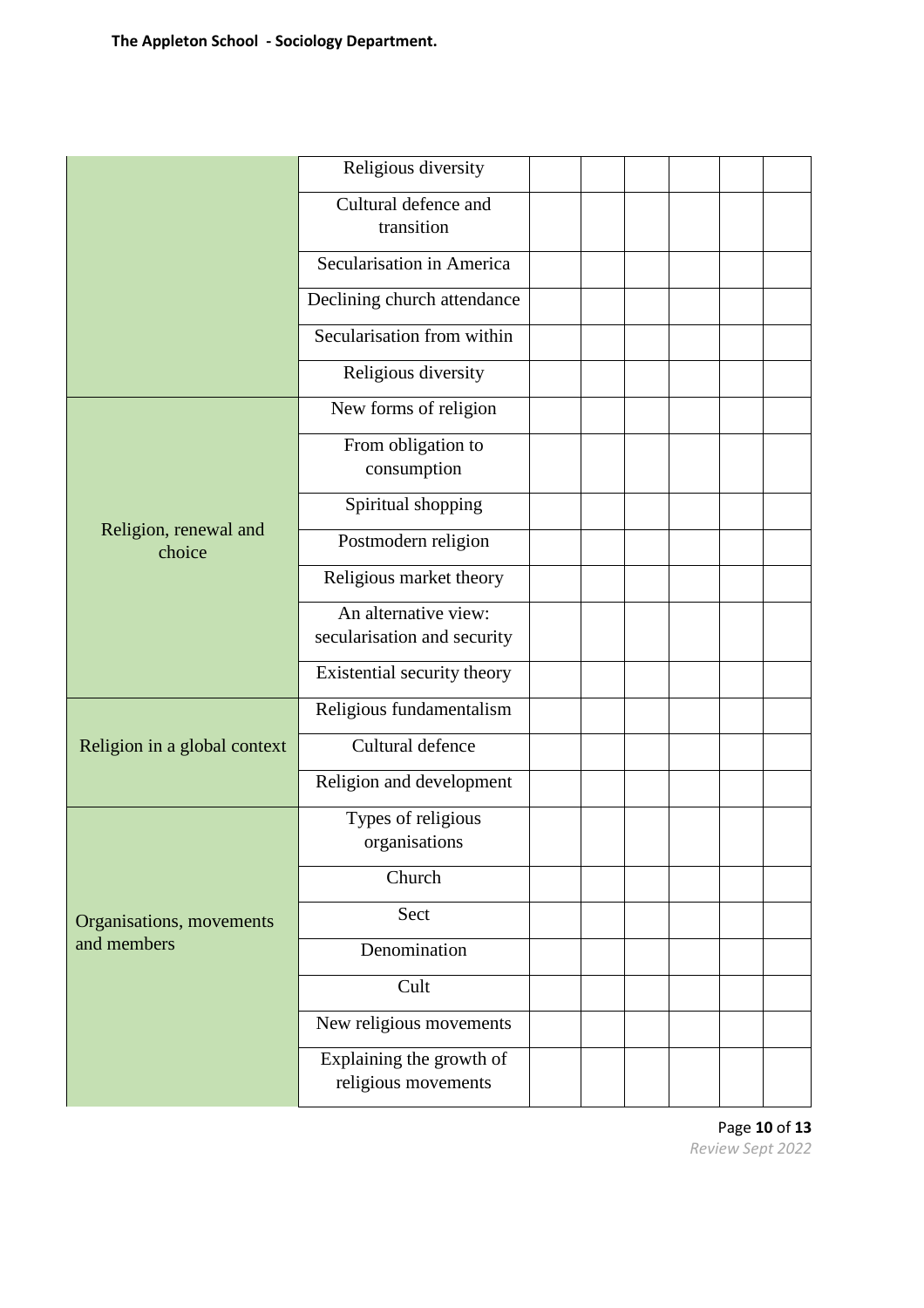|                                        | Marginality                         |  |  |  |  |  |  |  |
|----------------------------------------|-------------------------------------|--|--|--|--|--|--|--|
|                                        | Relative deprivation                |  |  |  |  |  |  |  |
|                                        | Social change                       |  |  |  |  |  |  |  |
|                                        | Religiosity and social              |  |  |  |  |  |  |  |
|                                        | groups                              |  |  |  |  |  |  |  |
|                                        | Gender                              |  |  |  |  |  |  |  |
|                                        | Ethnicity                           |  |  |  |  |  |  |  |
|                                        | Age                                 |  |  |  |  |  |  |  |
| Ideology and science                   | Science as a belief system          |  |  |  |  |  |  |  |
|                                        | Ideology                            |  |  |  |  |  |  |  |
| <b>Paper 3: Crime and Deviance</b>     |                                     |  |  |  |  |  |  |  |
|                                        | Functionalism                       |  |  |  |  |  |  |  |
|                                        | Durkheim                            |  |  |  |  |  |  |  |
|                                        | Davis                               |  |  |  |  |  |  |  |
|                                        | Kingsley                            |  |  |  |  |  |  |  |
| Functionalism, strain and              | Davis                               |  |  |  |  |  |  |  |
| subcultural theories                   | Erikson                             |  |  |  |  |  |  |  |
|                                        | Merton's strain theory              |  |  |  |  |  |  |  |
|                                        | Subcultural strain theories         |  |  |  |  |  |  |  |
|                                        | A K Cohen                           |  |  |  |  |  |  |  |
|                                        | Cloward and Ohlin                   |  |  |  |  |  |  |  |
|                                        | the social construction of<br>crime |  |  |  |  |  |  |  |
| Interactionism and labelling<br>theory | the effects of labelling            |  |  |  |  |  |  |  |
|                                        | primary and secondary<br>deviance   |  |  |  |  |  |  |  |

Page **11** of **13** *Review Sept 2022*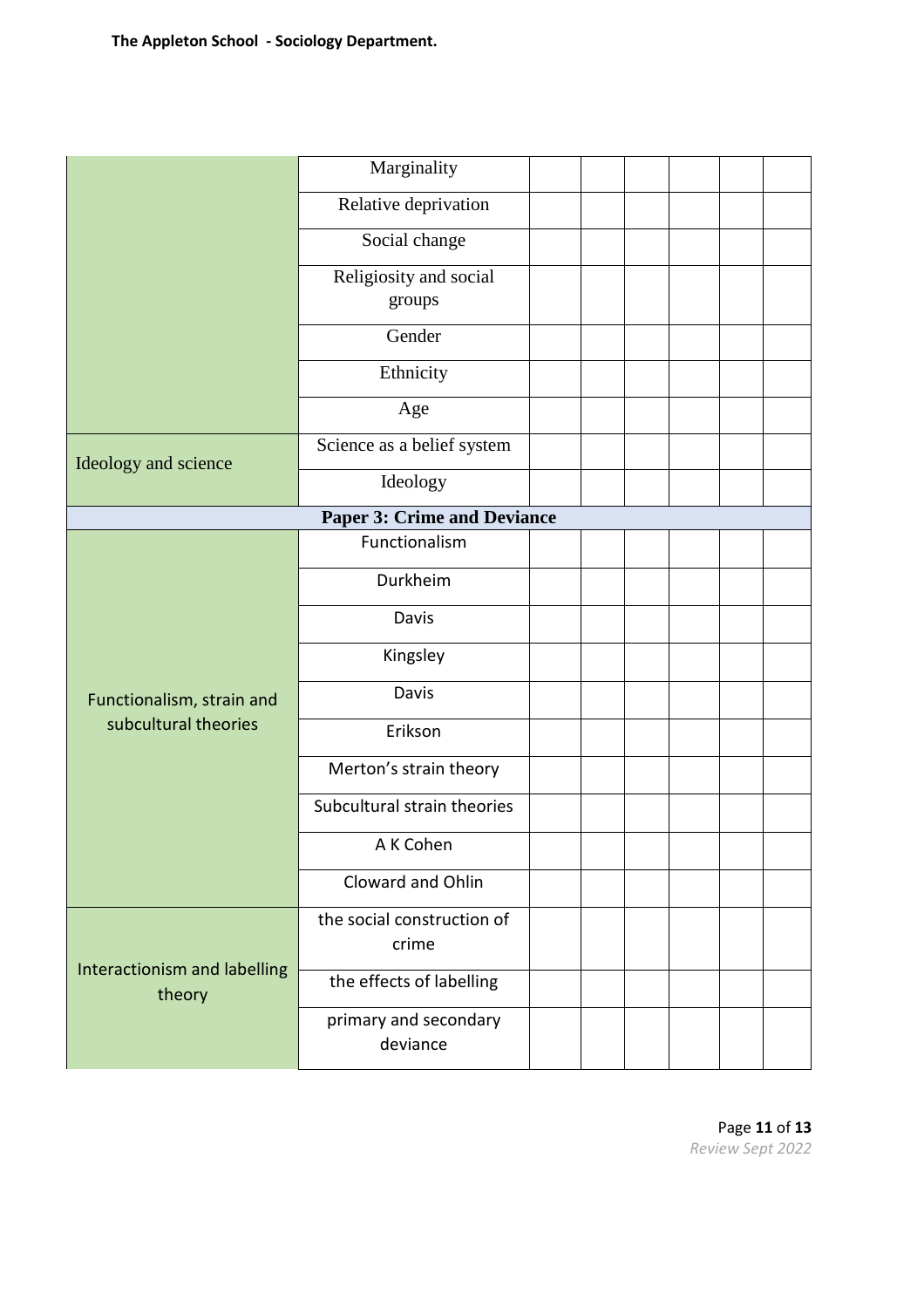|                              | deviance amplification<br>spiral           |  |  |  |
|------------------------------|--------------------------------------------|--|--|--|
|                              | policy                                     |  |  |  |
|                              | explaining class difference<br>in crime    |  |  |  |
|                              | Marxism                                    |  |  |  |
| Class, power and crime       | Neo-Marxism                                |  |  |  |
|                              | Crimes of the powerful                     |  |  |  |
|                              | Corporate crime                            |  |  |  |
| Realist theories of crime    | Right realism                              |  |  |  |
|                              | Left realism                               |  |  |  |
|                              | Patterns in crime                          |  |  |  |
|                              | Chivalry thesis                            |  |  |  |
|                              | Functionalist sex role theory              |  |  |  |
| Gender, crime and justice    | Patriarchal control                        |  |  |  |
|                              | Class and gender deals                     |  |  |  |
|                              | The liberation thesis                      |  |  |  |
|                              | Why do men commit crime                    |  |  |  |
|                              | Ethnicity and<br>criminalisation           |  |  |  |
| Ethnicity, crime and justice | Explaining the differences in<br>offending |  |  |  |
|                              | Ethnicity and victimisation                |  |  |  |
| Crime and the media          | Media representations of<br>crime          |  |  |  |
|                              | The media as a cause of<br>crime           |  |  |  |